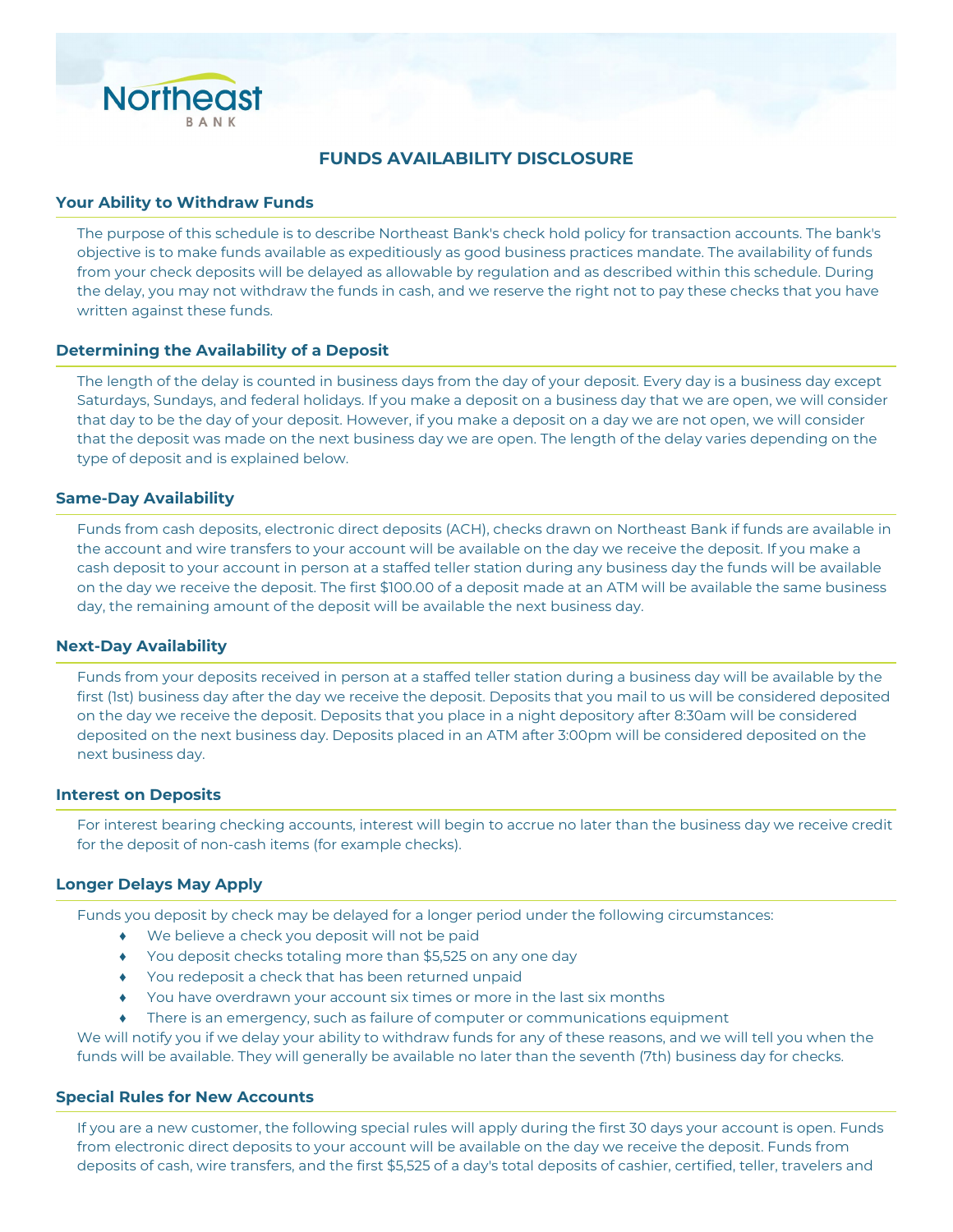

federal, state, and local government checks will be available on the first (1st) business day after the day of your deposit if the deposit meets certain conditions. For example, the checks must be payable to you. The excess over \$5,525 will be available on the ninth (9th) business day after the day of your deposit. If your deposit of these checks (other than U.S. Treasury check) is not made in person to one of our employees, the first \$5,525 will not be available until the second (2nd) business day after the day of your deposit. Funds from all other check deposits will be available on the ninth (9th) business day after the day of your deposit.

### **Hold on Other Funds**

If we cash a check for you that is drawn on another bank, we may withhold the availability of corresponding amount of funds that are already in your account. Those funds in your account will be available two (2) business days after the day the check is cashed.

### **Checks Returned Subsequent to Funds Being Made Available**

If a check you deposited to your account is returned to us unpaid after the funds have been made available to you, the amount of the check will be charged to your account. If there are not sufficient funds in your account to cover the amount of the check, we reserve the right to demand payment directly from you and to charge you a deposited item returned fee (commercial). This fee is listed in our Schedules of Fees.

#### **Checks Drawn on Financial Institution Outside of the United States**

We reserve the right to send any checks drawn on a foreign financial institution (including Canadian institutions) for collection. For each item sent for collection, we will assess a collection fee (as listed in our Schedule of Fees) plus any collection charges assessed to us by the financial institution that processed the item. Funds from checks sent for collection will be available when credit is received from our correspondent bank.

### **Check 21 Substitute Check Policy Discloser**

To make check processing faster, federal law permits banks to replace original checks with "substitute checks." A substitute check is a reproduction (front and back) of the original check and includes all the information contained on the original check. The substitute check will be similar in size to the original check but will contain a slightly reduced image of the front and back of the original check. The front of a substitute check states: "This is a legal copy of your check. You can use it the same way you would use the original check." You may use a substitute check as proof of payment just like the original check. A substitute check is subject to the federal and state laws that apply to the original check. Some or all the checks that you receive back from us may be substitute checks. This notice describes rights you have when you receive substitute checks from us. The rights in this notice do not apply to original checks or to electronic debits to your account. However, you have rights under other law with respect to those transactions.

# **Customer Rights Regarding Substitute Checks**

In certain cases, federal law provides a special procedure that allows you to request a refund for losses you suffer if a substitute check is posted to your account (for example, if you think that we withdrew the wrong amount from your account or that we withdrew money from your account more than once for the same check). The losses you may attempt to recover under this procedure may include the amount that was withdrawn from your account and fees that were charged as result of the withdrawal (for example, bounced check fees). The amount of your refund under this procedure is limited to the amount of your loss or the amount of the substitute check, whichever is less. You also are entitled to interest on the amount of your refund if your account is an interest-bearing account. If your loss exceeds the amount of the substitute check, you may be able to recover additional amounts under other laws. If you use this procedure, you may receive up to \$2,500 of your refund (plus interest if your account earns interest) within 10 business days after we received your claim and the remainder of your refund (plus interest if your account earns interest) not later than 45 calendar days after we received your claim.

We may reverse the refund (including any interest on the refund) if we are later able to demonstrate that the substitute check was correctly posted to your account.